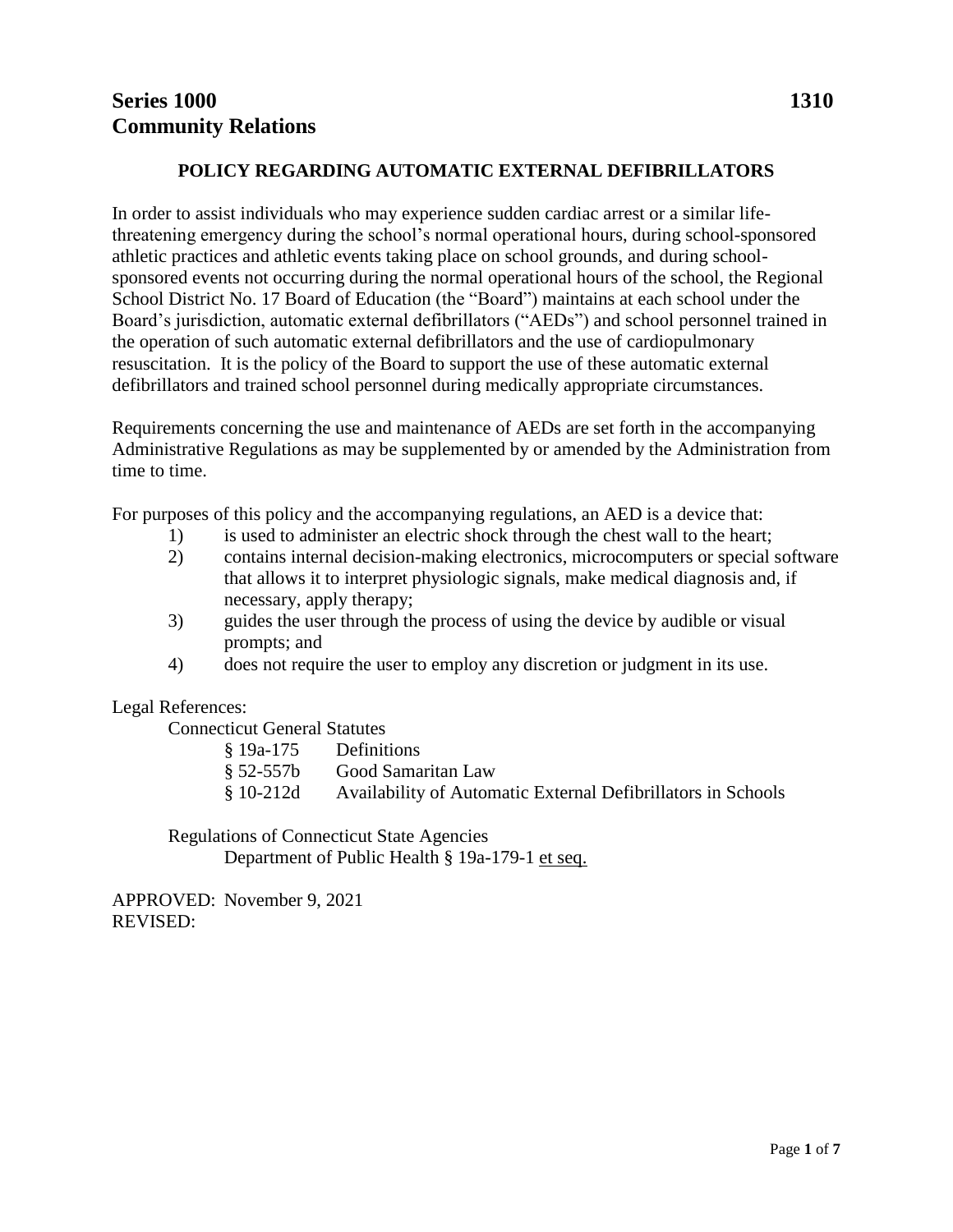# **ADMINISTRATIVE REGULATIONS AUTOMATIC EXTERNAL DEFIBRILLATORS**

#### **I. Definitions:**

**Automatic External Defibrillator (AED)** — a device that: (A) is used to administer an electric shock through the chest wall to the heart; (B) contains internal decision-making electronics, microcomputers or special software that allows it to interpret physiologic signals, make medical diagnosis, and, if necessary, apply therapy; (C) guides the user through the process of using the device by audible or visual prompts; and (D) does not require the user to employ any discretion or judgment in its use.

**AED certified person**— a person who is certified in the operation of automatic external defibrillators and the use of cardiopulmonary resuscitation, and has a copy of his/her certification on record with the Regional School District 17 Schools.

#### **II. Defibrillator Location**

- 1. The Regional School District 17 Schools will have defibrillators and at least one AED certified person in each school building under the jurisdiction of the Regional School District No. 17 Board of Education (the "Board").
- 2. The AEDs will be strategically placed and readily accessible to maximize rapid utilization.

#### **III. Responsibility for Operation, Maintenance and Record-Keeping**

- 1. The school nurse at each building in which an AED is installed will check the AED in the building on a regular basis, at least monthly. It will be that nurse's responsibility to verify that the unit is in the proper location, that it has all the appropriate equipment (battery, mask, case, emergency pack), that it is ready for use, and that it has performed its self-diagnostic evaluation. If the nurse notes any problems, or the AED's self-diagnostic test has identified any problems, the nurse must contact the School Nurse Coordinator or designee immediately to report the problem.
- 2. After performing an AED check, the nurse shall indicate on the AED service log (Appendix III) that the unit has been inspected and that it was found to be "In-Service" or "Out-of-Service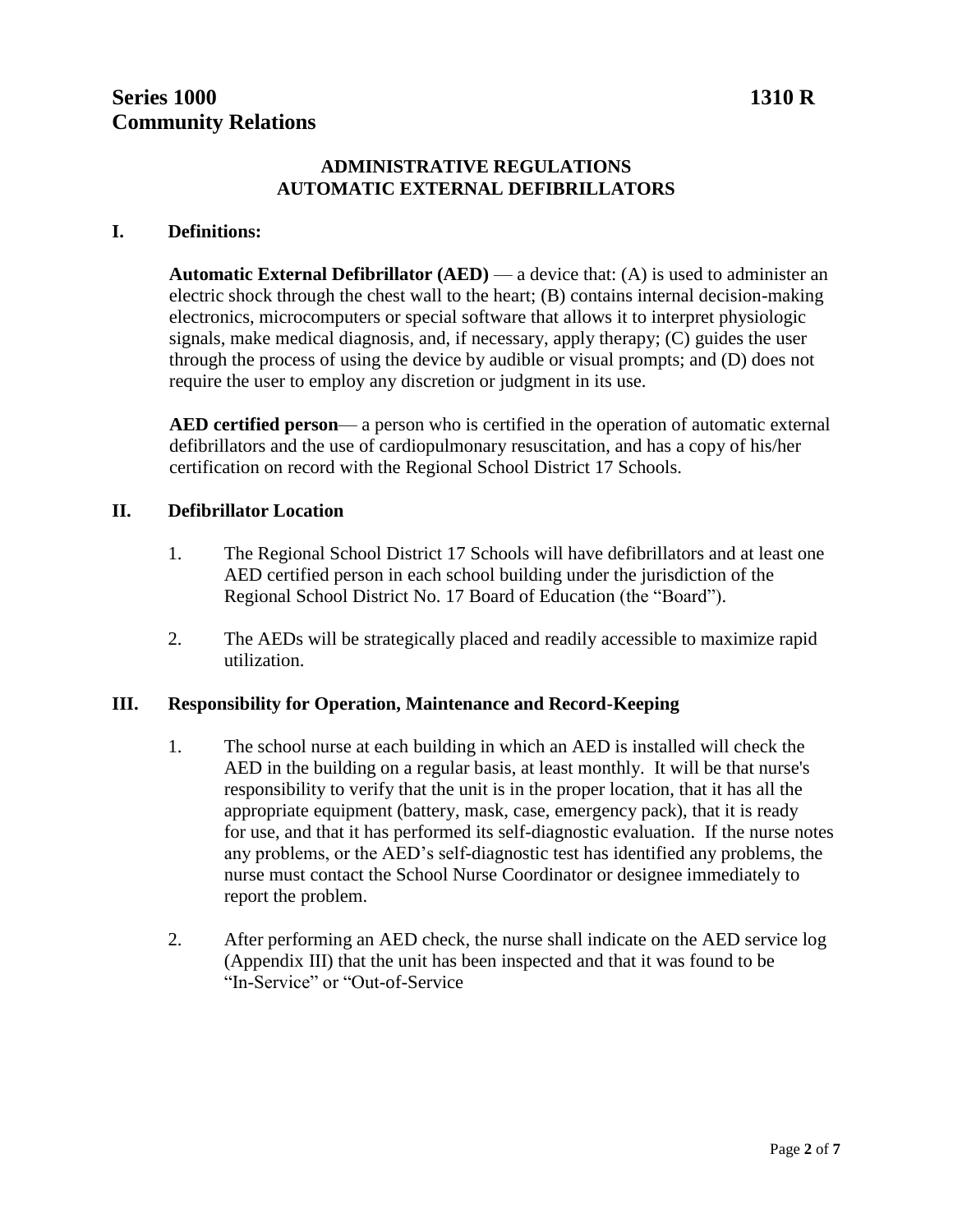- 3. The School Nurse or his/her designee shall be responsible for the following:
	- a) AED service checks during the contracted school year;
	- b) the replacement of equipment and supplies for the AED;
	- c) the repair and service of the AED;
	- d) all recordkeeping for the equipment during the school year;
	- e) training, or scheduling training, for all Board employees who require such training or would like to receive such training;
	- f) maintaining a list of AED certified persons;
	- g) maintaining all records concerning incidents involving the use of an AED;
	- h) maintaining of copies of the certifications signed by the AED certified persons (Appendix IV);
	- i) reporting the need for revising the AED policy and administrative regulations to the Superintendent or designee.

# **IV. Training for AED certified persons**

The Board will provide initial training or refresher training to the following classes of individuals on an annual basis:

- 1. All School nurses;
- 2. Staff who work in the Athletic Department and are designated for training by the Athletic Director; and
- 3. Other designated faculty and staff at each school.

The training will be provided in accordance with the standards set forth by the American Red Cross or American Heart Association. An individual completing this training will be considered an AED certified person.

# **V. Procedures for Use of an AED**

- 1. To the extent practicable, AEDs should be retrieved and used by AED certified persons or other trained emergency medical services personnel. In the event no AED certified person or other trained emergency medical services personnel is available or present, an AED may be used by any individual in order to provide emergency care to an individual who may be in cardiac arrest or who may be experiencing a similar life-threatening emergency.
- 2. AEDs may only be used in medically appropriate circumstances.
- 3. In the event of use, the School Nurse shall promptly thereafter complete an AED check and verify that the unit is in the proper location, that it has all the appropriate equipment (battery, mask, case, emergency pack), that it is ready for use, and that it has performed its self-diagnostic evaluation. Any problems with the AED shall immediately be reported to the School Nurse Coordinator.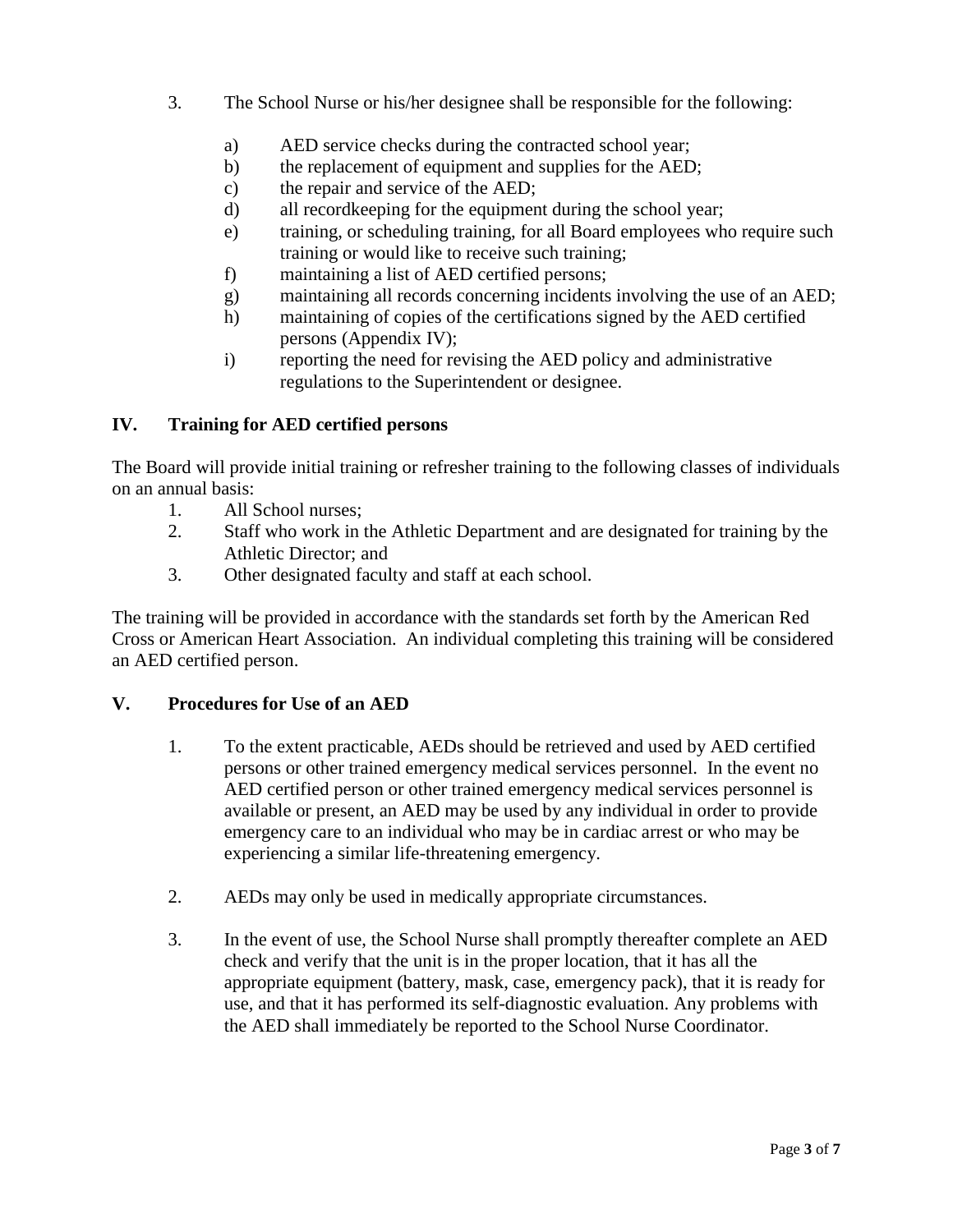# **APPENDIX I**

# **REGIONAL SCHOOL DISTRICT 17 PUBLIC SCHOOLS AUTOMATIC EXTERNAL DEFIBRILLATOR LOG**

Any time the AED is retrieved and/or used, the AED must be returned to its original location after retrieval/use and the individual returning the AED must complete the necessary information below:

| <b>Retrieved</b><br>(Date & Time) | In-<br><b>Service</b> | *Out-<br>of-   | <b>Returned</b><br>(Date & Time) | In-<br><b>Service</b> | *Out-<br>of-   | <b>User</b><br><b>Signature</b> |
|-----------------------------------|-----------------------|----------------|----------------------------------|-----------------------|----------------|---------------------------------|
|                                   |                       | <b>Service</b> |                                  |                       | <b>Service</b> |                                 |
|                                   |                       |                |                                  |                       |                |                                 |
|                                   |                       |                |                                  |                       |                |                                 |
|                                   |                       |                |                                  |                       |                |                                 |
|                                   |                       |                |                                  |                       |                |                                 |
|                                   |                       |                |                                  |                       |                |                                 |
|                                   |                       |                |                                  |                       |                |                                 |
|                                   |                       |                |                                  |                       |                |                                 |
|                                   |                       |                |                                  |                       |                |                                 |
|                                   |                       |                |                                  |                       |                |                                 |
|                                   |                       |                |                                  |                       |                |                                 |
|                                   |                       |                |                                  |                       |                |                                 |
|                                   |                       |                |                                  |                       |                |                                 |
|                                   |                       |                |                                  |                       |                |                                 |
|                                   |                       |                |                                  |                       |                |                                 |
|                                   |                       |                |                                  |                       |                |                                 |

**\*If out-of-service, immediately contact the School Nurse or School Nurse Coordinator.**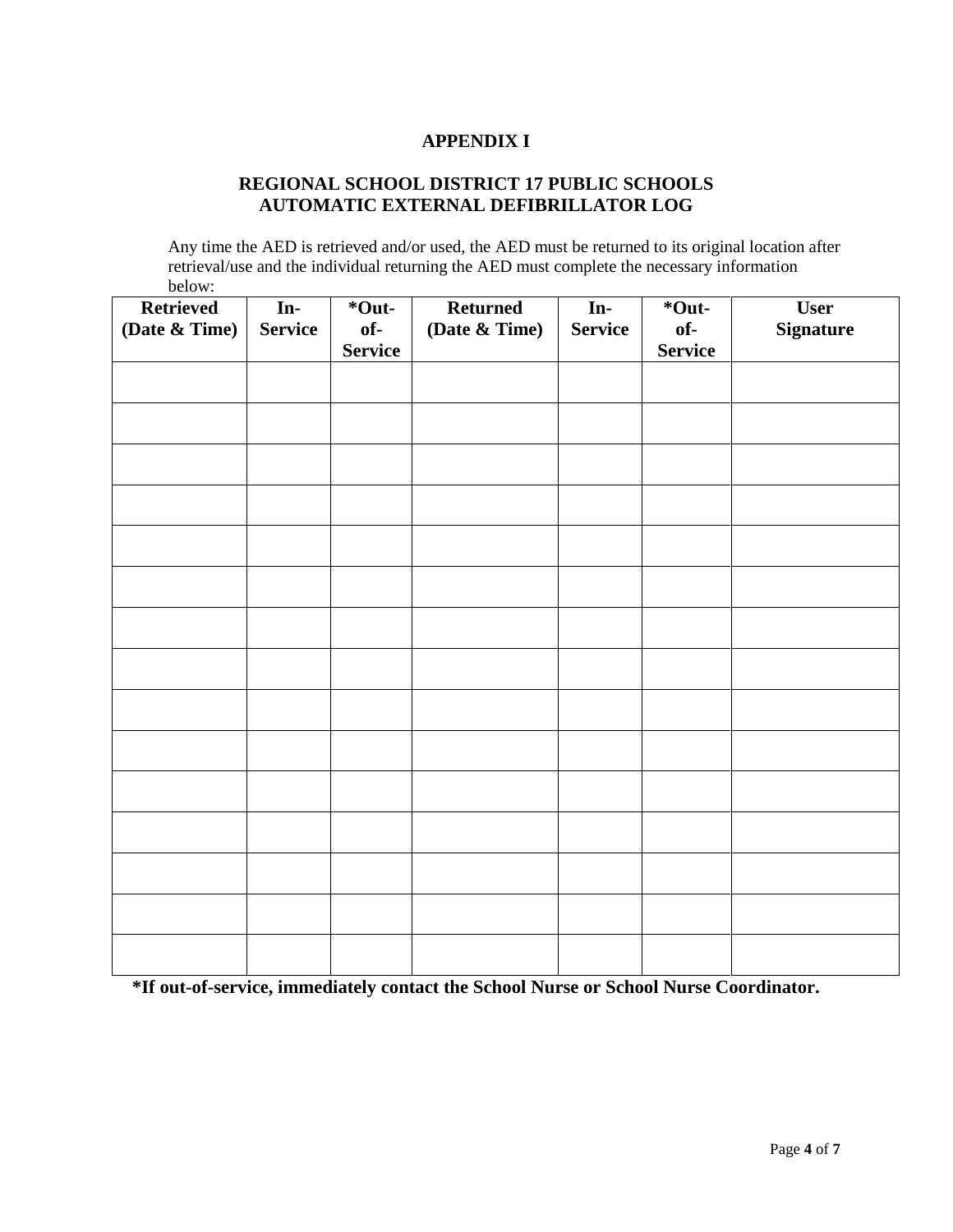## **APPENDIX II**

### **REGIONAL SCHOOL DISTRICT 17 PUBLIC SCHOOLS AUTOMATIC EXTERNAL DEFIBRILLATOR INCIDENT REPORT**

| Name of person completing report:                                               |                                                                                                                   |  |  |  |  |
|---------------------------------------------------------------------------------|-------------------------------------------------------------------------------------------------------------------|--|--|--|--|
|                                                                                 | Date report is being completed: Date of incident:                                                                 |  |  |  |  |
|                                                                                 | Name of individual on whom AED was used:<br><u>Name of individual on whom AED was used:</u>                       |  |  |  |  |
|                                                                                 | Age of individual on whom AED was used:<br><u>example</u> and the manufacture of individual on whom AED was used: |  |  |  |  |
|                                                                                 |                                                                                                                   |  |  |  |  |
|                                                                                 | Parent of Student                                                                                                 |  |  |  |  |
|                                                                                 | Other, Explain<br>Cher, Explain                                                                                   |  |  |  |  |
| Describe incident:                                                              |                                                                                                                   |  |  |  |  |
|                                                                                 |                                                                                                                   |  |  |  |  |
|                                                                                 |                                                                                                                   |  |  |  |  |
|                                                                                 |                                                                                                                   |  |  |  |  |
|                                                                                 |                                                                                                                   |  |  |  |  |
| List series of events from the beginning of the emergency until its conclusion: |                                                                                                                   |  |  |  |  |
|                                                                                 |                                                                                                                   |  |  |  |  |
|                                                                                 |                                                                                                                   |  |  |  |  |
|                                                                                 |                                                                                                                   |  |  |  |  |
|                                                                                 |                                                                                                                   |  |  |  |  |
|                                                                                 |                                                                                                                   |  |  |  |  |
|                                                                                 |                                                                                                                   |  |  |  |  |

**Please forward to the School Nurse Coordinator no later than 48 hours after the incident.**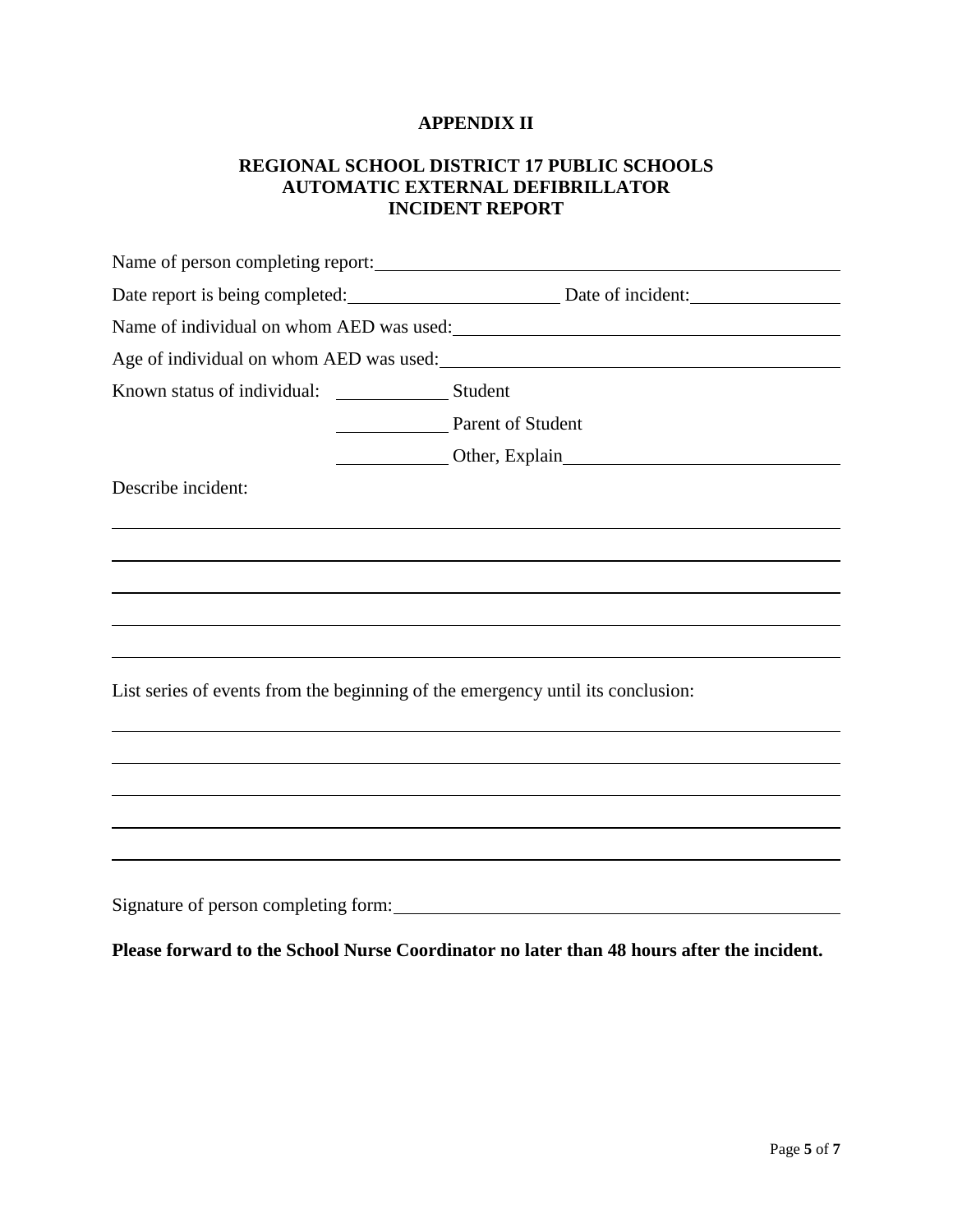#### **APPENDIX III**

# **REGIONAL SCHOOL DISTRICT 17 PUBLIC SCHOOLS AUTOMATIC EXTERNAL DEFIBRILLATOR SERVICE LOG**

| <b>Date</b> | <b>Inspected and</b><br>In-Service | <b>Inspected and</b><br>Out-of-Service | <b>Signature of Nurse</b> |
|-------------|------------------------------------|----------------------------------------|---------------------------|
|             |                                    |                                        |                           |
|             |                                    |                                        |                           |
|             |                                    |                                        |                           |
|             |                                    |                                        |                           |
|             |                                    |                                        |                           |
|             |                                    |                                        |                           |
|             |                                    |                                        |                           |
|             |                                    |                                        |                           |
|             |                                    |                                        |                           |
|             |                                    |                                        |                           |
|             |                                    |                                        |                           |
|             |                                    |                                        |                           |
|             |                                    |                                        |                           |
|             |                                    |                                        |                           |

**Once per month or more often the School Nurse will inspect the AED. If the AED is out-ofservice or does not have the appropriate equipment, the School Nurse will contact the School Nurse Coordinator or designee immediately.**